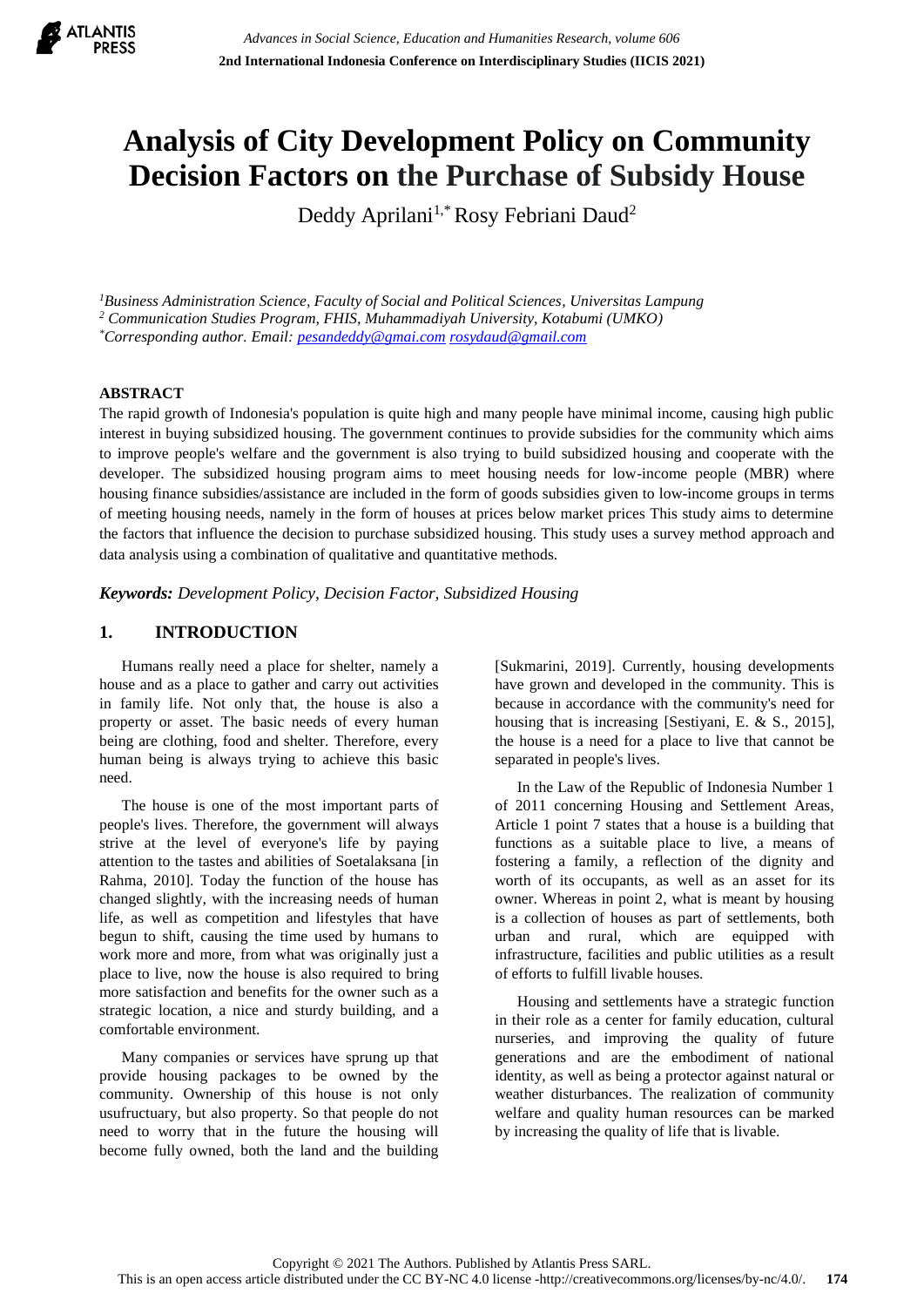

The community's choice in owning a house can be done by buying in cash or in installments, which can be obtained through the property market. The price of ready-to-occupy housing with terms of use and property for people who will occupy housing from year to year continues to increase. This is due to several factors, such as inflation, the number of people seeking housing, and limited housing space. Any housing that has reach to the city center will be more expensive than the suburban area. Even though housing prices are getting higher, the purchasing power or demand for houses as an asset and a place to live has never subsided. More and more people are ordering housing. Housing is a primary need that must be met more primarily than other primary needs.

The disbursement of funds that are not optimal can hamper economic growth and the welfare of the community. The provision of subsidies for housing developers if it is not assisted by infrastructure development that connects urban access with development areas, then the government's target in the subsidized housing program will not be achieved. The subsidized housing program aims to meet housing needs for low-income people [MBR] where housing finance subsidies/assistance are included in the form of goods subsidies given to low-income groups in terms of meeting housing needs, namely in the form of houses at prices below market prices.

To meet the housing needs for low-income communities [MBR] carried out by the Government through laws, government regulations and ministerial decisions and its implementation through the Ministry of Public Works and Public Housing [PUPERA] with the Housing Financing Liquidity Facility [FLPP] scheme. These facilities are provided to the community as the target group and housing developers as a provider of subsidized housing units. In its implementation, it was found that many subsidized houses were sold not to low-income people [MBR] as the target target so that the needs for lowincome people still could not be met.

The realization value of subsidized housing distribution according to data from the Housing Fund Management Center, PUPERA Service during 2014 to 2017 [current month] is as follows:

| N <sub>o</sub> | Nama<br><b>Bank</b>     | 2015                     | 2016              | 2017              | 2018              | 2019              | 2020              |
|----------------|-------------------------|--------------------------|-------------------|-------------------|-------------------|-------------------|-------------------|
|                | <b>BTN</b>              | 66.563.000.000,00        | 43.821.000.000,00 |                   | 22.737.000.000,00 | 29.922.000.000,00 | 38.627.000.000,00 |
| 2              | <b>BTN</b><br>Syariah   | 6.220.000.000,00         | 4.112.000.000,00  |                   | 1.074.000.000,00  | 3.722.000.000,00  | 6.089.000.000,00  |
| 3              | <b>BRI</b><br>Syariah   | 1.449.000.000,00         | 2.917.000.000,00  | 5.703.000.000,00  | 6.842.000.000,00  | 7.672.000.000,00  | 3.784.000.000,00  |
| 4              | <b>BNI</b>              | 1.098.000.000,00         | 1.255.000.000,00  | 1.456.000.000.00  | 7.214.000.000,00  | 9.743.000.000,00  | 7.013.000.000,00  |
| 5              | Artha<br>Graha          | 191.000.000,00           | 2.359.000.000,00  | 5.579.000.000,00  | 3.885.000.000,00  | 4.811.000.000,00  | 981.000.000,00    |
| 6              | Mandiri                 | 26.000.000.00            | 16.000.000.00     | 166.000.000.00    | 994.000.000.00    | 1.855.000.000.00  | 1.021.000.000.00  |
| 7              | Bukopin                 |                          |                   |                   |                   |                   |                   |
| 8              | <b>BRI</b>              | 160.000.000.00           | 20.000.000.00     | 603.000.000.00    | 1.161.000.000,00  | 2.206.000.000.00  | 1.793.000.000.00  |
| 9              | Mandiri<br>Syariah      | $\overline{a}$           |                   |                   | ٠                 |                   |                   |
| 10             | Mayora                  |                          | 19.000.000,00     | 18.000.000,00     |                   |                   |                   |
| 11             | <b>BRI</b> Agro         | $\overline{a}$           |                   |                   | 10.000.000,00     | 168.000.000,00    | 235.000.000,00    |
| 12             | <b>BTPN</b>             | $\overline{a}$           |                   |                   | 3.000.000,00      |                   |                   |
| 13             | Asbanda<br>(33 BPD)     | 782.000.000.00           | 3.950.000.000,00  | 10.238.000.000.00 | 13.988.000.000,00 | 17.520.000.000,00 | 10.759.000.000,00 |
| 14             | <b>Bank Keb</b><br>Hana | $\overline{\phantom{a}}$ |                   |                   | 31.000.000,00     | 216.000.000,00    | 33.000.000.00     |
|                | <b>Total</b>            | 76.489.000.000,00        | 58.469.000.000,00 | 23.763.000.000,00 | 57.939.000.000,00 | 77.835.000.000,00 | 70.335.000.000,00 |

**Table 1.** Realization of FLPP Fund Distribution for 2015-2020 [Current Month] [Based on Implementing Bank]

Source:<https://ppdpp.id/realisasi-flpp-per-bank/>

Looking at table 1 above, the realization of the distribution of subsidy funds for four consecutive years has continued to increase in the 14 Implementing Banks.

The need for housing can basically be divided into two main things, namely the need for housing based on the trend [tendency] of natural population growth and the need and supply of housing based on the number of habitable houses. Based on the second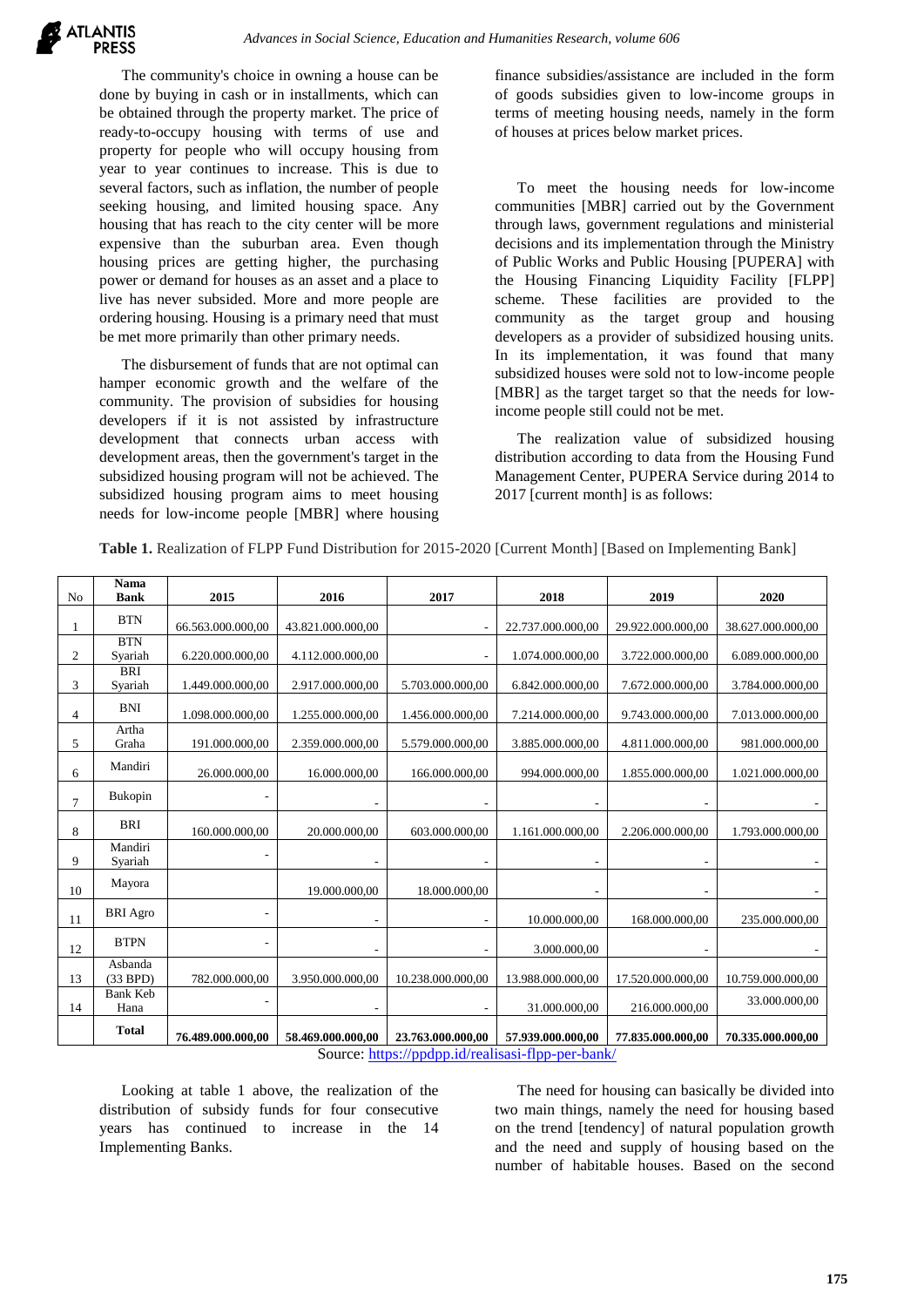

point above, in accordance with the need for housing based on needs and the provision of houses based on the number of livable houses, many residential property developers offer subsidized housing in collaboration with state banks, such as Bank Negara Indonesia and Bank Tabungan Negara in their funding targeting the middle-income community. down.

Therefore, this study aims to determine the factors that influence the decision to purchase subsidized housing using regression analysis consisting of location, consumer income, ease of obtaining loans, public facilities and facilities, house prices and laws and regulations.

## **2. RESEARCH METHODS**

This research was conducted at Griya Jabal Nur Subsidized Housing on Jl. Wala Abadi, Way Laga, Kec. Panjang, Bandar Lampung City, Lampung 35244. The population in this study were all residents of the Griya Jabal Nur Subsidized Housing as many as 30 people. Because the population was only 30 people, the sampling method used census sampling, where all members of the population were sampled [Sugiyono, 2011: 85].

Collecting data by giving questionnaires to respondents. In this research the questionnaire is in the form of questions regarding urban development policies that influence community decision factors in purchasing subsidized housing. The operational definitions of variables are as follows:

- a. City development policy. Policy implementation is a follow-up activity from the policy formulation and stipulation process. So that the implementation of policies can be interpreted as actions taken, both by individuals and government groups, which are oriented towards achieving the goals that have been outlined in policy decisions. Regarding the success of public policy, Islamy [2010] states that a state policy will be effective if it is implemented and has a positive impact on society, in other words, human actions or actions that become members of society are in accordance with what is desired by the government or the state.
- b. The community decision factor is the most important thing in making decisions in buying subsidized housing. The decision factors can be seen from the aspect of housing location, land and building documents, competitive prices, facilities provided by the developer such as drilled wells, access to the city center or shops, accessible transportation, width of the road shoulders. Some of these factors can influence people's decisions to buy subsidized houses.
- c. The decision to buy a subsidized house is a decision taken after paying attention to all aspects to then make a selection of the available

alternative decisions, with the following indicators: the decision to buy a subsidized house because of its strategic location, a decision to buy a subsidized house because of the ease of getting a loan, a decision to buy a subsidized house because it is in accordance with consumer income, the decision to purchase a subsidized house is due to low house prices, the decision to purchase a subsidized house is due to the availability of public facilities and facilities, and the decision to purchase a subsidized house is due to clear laws and regulations.

Based on the theory in the literature review above, the regression model can be presented as follows:

 $Y = b_0 + b_1X_1 + b_2X_2 + e$ 

where:

 $Y = Subsidized House Purchase$ 

 $b_0$  = Constant

 $b_1, b_2$  = Regression coefficient of variable  $X_1, X_2$ 

$$
X_1 = Policy
$$

$$
X_2 = Decision Factor
$$

 $e$  = disturbance [error]

To obtain a BLUE regression coefficient, the assumptions are checked. The calculation is done with the help of SPSS software.

Hypothesis:

H1: Is there a positive influence between the city's development policy partially on the community's decision

factors in purchasing subsidized houses in Bandar Lampung City?

H2: Is there a positive influence between the simultaneous urban development policies on community decision

factors in purchasing subsidized houses in Bandar Lampung City?

## **3. FINDINGS AND DISCUSSION**

The results of the validity and reliability test stated that all the questions used in this study were valid and reliable. To find out whether the regression coefficient is a BLUE coefficient or not, it is necessary to examine the assumptions as follows: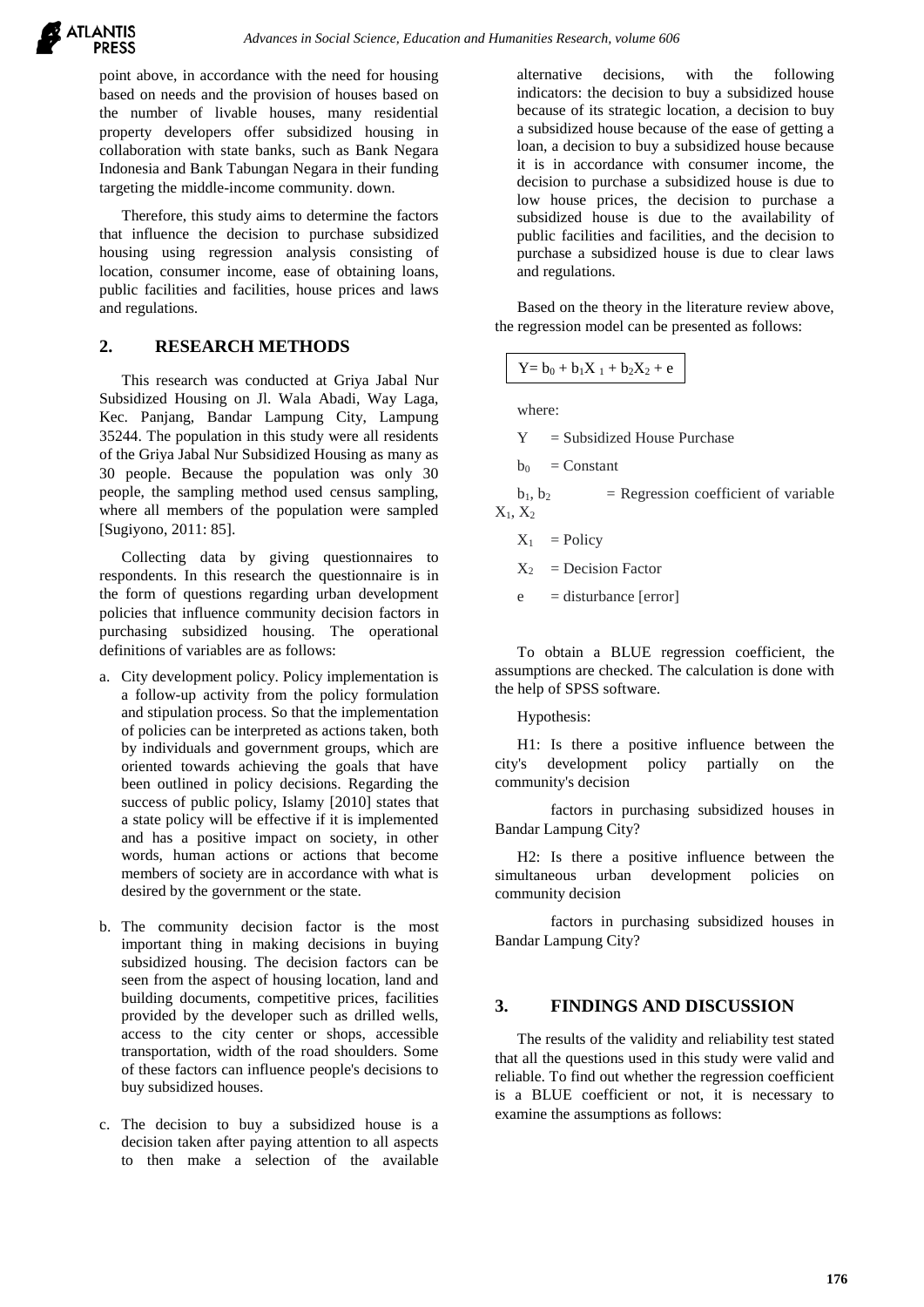

# *3.1 Analysis Prerequisite Test*

#### *3.1.1 Normality test*

Some of the normality test methods are by looking at the distribution of data on diagonal sources on the Normal P-P Plot of regression standardized residual graph (graphic method) or by using the One Sample Kolmogorov Smirnov test [Imam Ghozali, 2011:173]. In checking for normality, in this study the Kolmogorov-Smirnov test was used. SPSS output results obtained.

**Table 2.** Kolmogorov-Smirnov Test. Test Results One-Sample Kolmogorov-Smirnov Test

|                                          |                         |                    | Unstandardized |
|------------------------------------------|-------------------------|--------------------|----------------|
|                                          |                         |                    | Residual       |
| N                                        |                         |                    | 30             |
| Normal Parameters <sup>a,b</sup>         | Mean                    |                    | ,0000000       |
|                                          | Std. Deviation          |                    | 4,01712842     |
| <b>Most Extreme Differences</b>          | Absolute                |                    | ,157           |
|                                          | Positive                |                    | ,157           |
|                                          | Negative                |                    | $-152$         |
| <b>Test Statistic</b>                    |                         |                    | ,157           |
| Asymp. Sig. (2-tailed) <sup>c</sup>      |                         |                    | ,058           |
| Monte Carlo Sig. (2-tailed) <sup>d</sup> | Sig.                    |                    | ,056           |
|                                          | 99% Confidence Interval | Lower Bound        | ,050           |
|                                          |                         | <b>Upper Bound</b> | .062           |

- a. Test distribution is Normal.
- b. Calculated from data.
- c. Lilliefors Significance Correction.
- d. Lilliefors' method based on 10000 Monte Carlo samples with starting seed 2000000.

From the table above, it can be seen that the Asymp value. Sig of 0.58 using a significance level [α] of 0.05, it turns out that the Asymp value. Sig  $> 0.05$ , so the residuals are normally distributed.

### *3.1.2 Multicollinearity Test*

Multicollinearity test aims to test whether the regression model found a correlation between the independent variables [independent]. A good regression model should not have a correlation between the independent variables. If the independent variables are correlated with each other, then these variables are not orthogonal. Orthogonal variables are

independent variables whose correlation values between independent variables are equal to zero [Imam Ghozali, 2011:105].

To find out whether there is a multicollinearity problem, the Marquardt method is used, by looking at the value of the Variance Inflation Factor [VIF]. SPSS output results are obtained as follows: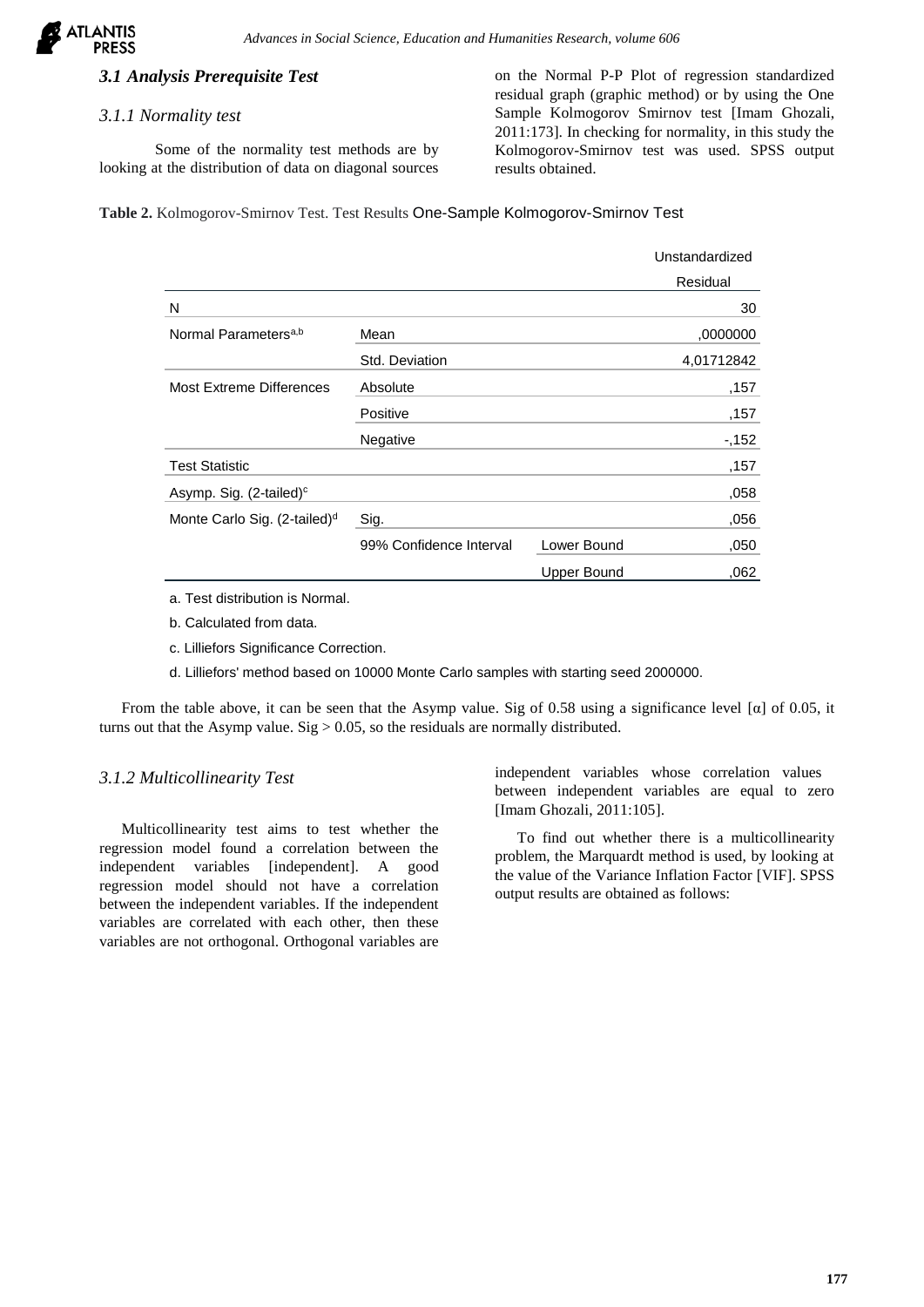## **Table 3.** Multicollinearity Test Results

| Coefficients <sup>a</sup>      |               |        |            |              |       |      |                                |       |
|--------------------------------|---------------|--------|------------|--------------|-------|------|--------------------------------|-------|
|                                |               |        |            | Standardized |       |      |                                |       |
| Unstandardized<br>Coefficients |               |        |            | Coefficients |       |      | <b>Collinearity Statistics</b> |       |
| Model                          |               | B      | Std. Error | <b>Beta</b>  |       | Sig. | Tolerance                      | VIF   |
|                                | (Constant)    | 11,557 | 7,413      |              | 1,559 | ,131 |                                |       |
|                                | KEBIJAKAN     | .080   | .129       | .112         | ,622  | .539 | .977                           | 1,023 |
|                                | <b>FAKTOR</b> | .320   | ,170       | ,339         | 1,878 | .071 | ,977                           | 1,023 |

a. Dependent Variable: PEMBELIAN

Based on the table above, it is known that the VIF value of each independent variable against the other independent variables is less than 10, this indicates that there is no symptom of multicollinearity in each of the independent variables.

## *3.1.3 Heteroscedasticity Test*

**Table 4.** Heteroscedasticity Test Results

To find out whether or not there is a heteroscedasticity problem, a Glejser test is carried out. Heteroscedasticity test appears if the error or residual of the observed model does not have a constant variance from one observation to another (Imam Ghozali, 2011:139). Based on the results of SPSS output are as follows:

|       |                  |                             |            | Standardized |          |      |
|-------|------------------|-----------------------------|------------|--------------|----------|------|
|       |                  | Unstandardized Coefficients |            | Coefficients |          |      |
| Model |                  | в                           | Std. Error | <b>Beta</b>  |          | Sig. |
|       | (Constant)       | 7,005                       | 3,237      |              | 2,164    | ,040 |
|       | <b>KEBIJAKAN</b> | .002                        | .056       | .006         | .032     | .975 |
|       | <b>FAKTOR</b>    | $-0.103$                    | .074       | $-.259$      | $-1,379$ | 179  |
|       |                  |                             |            |              |          |      |

**Coefficients<sup>a</sup>**

#### a. Dependent Variable: abs\_res

Based on the table above, it is known that the probability of the error rate of each independent variable is greater than 0.05, this indicates that each of

### *3.1.4 Autocorrelation Test*

To check the presence or absence of autocorrelation, in this study using the Darwin-Watson test. Based on the SPSS output, the Durbin

**Table 5.** Autocorrelation Test Results

these variables is free from heteroscedasticity problems.

Watson (DW) value is 1.159. With a significance level ( $\alpha$ ) of 0.05; then the value of DL = 1.2837 and  $DU = 1.5666$ . It turns out that the value of  $DW =$ 2.7163 lies between DU and 2 ( $DU < DW < 2$ ), so it is said that there is no autocorrelation. So the assumption of no autocorrelation is met.

## **Model Summary<sup>b</sup>**

|       |      |          | <b>Adjusted R</b> | Std. Error of the |               |
|-------|------|----------|-------------------|-------------------|---------------|
| Model |      | R Square | Square            | <b>Estimate</b>   | Durbin-Watson |
|       | 373a | 139      | 075               | 3,36404           | 1,159         |

a. Predictors: (Constant), FAKTOR, KEBIJAKAN

b. Dependent Variable: PEMBELIAN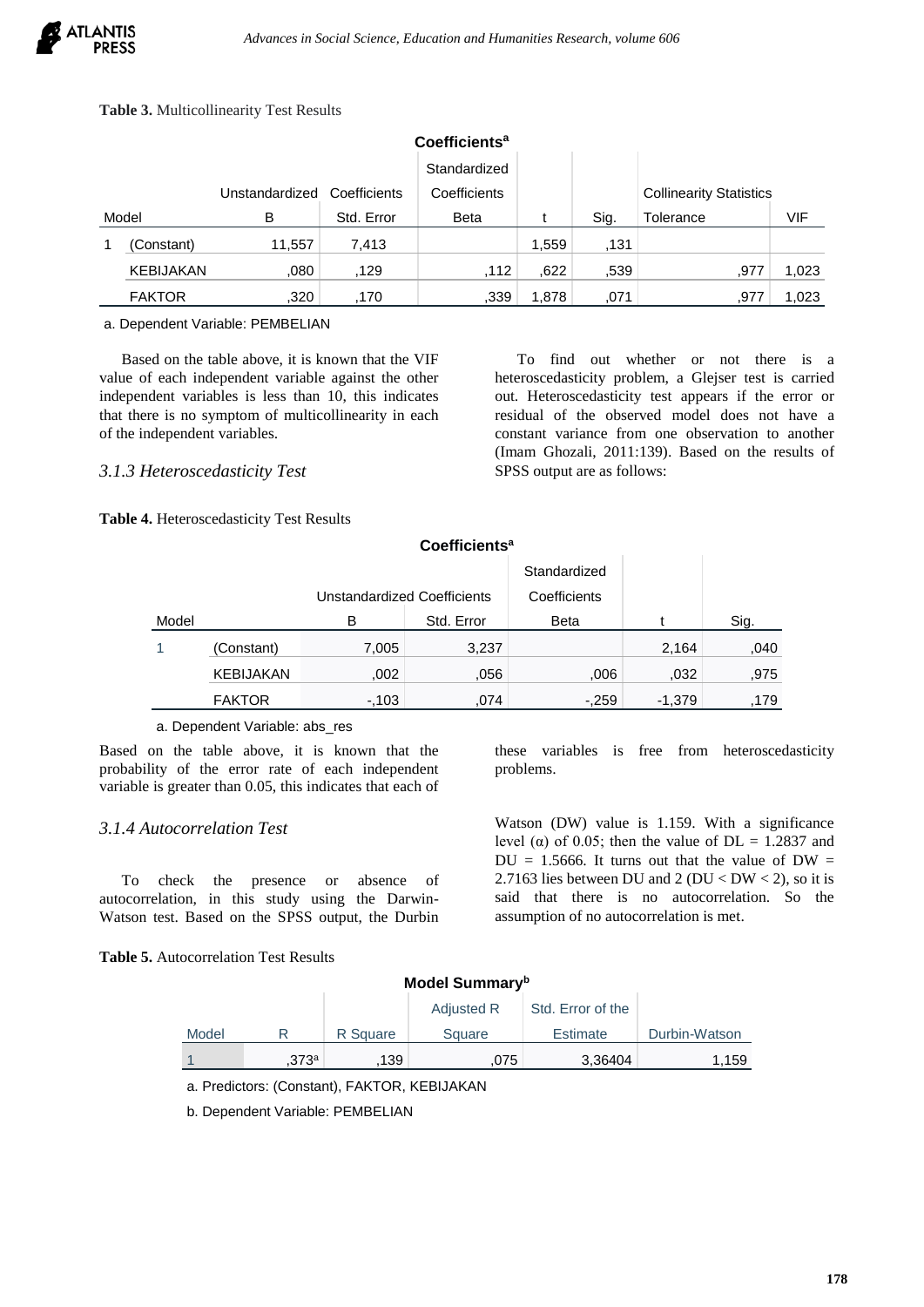According to Singgih Santoso [2012: 242] in making a decision whether there is autocorrelation using the Durbin Watson Test [D-W Test] as follows:

If the D-W value is below -2, it means that there is a positive autocorrelation.

If the value of D-W lies between  $-2$  to  $+2$ , it means that there is no autocorrelation.

If the D-W value is above  $+2$ , it means that there is a negative autocorrelation.

#### *3.2 Multiple Linear Regression Analysis*

Multiple linear regression analysis is used to predict how the condition [up and down] of the dependent variable, if two directions or more independent variables as predictor factors are manipulated [increase in value] so multiple regression analysis will be carried out if the number of independent variables is at least 2 [two] [Sugiyono, 2013:277].

Some of the normality test methods are by looking at the distribution of data on diagonal sources on the Normal P-P Plot of regression standardized residual graph (graphic method) or by using the One Sample Kolmogorov Smirnov test [Imam Ghozali, 2011:173].

Based on calculations using SPSS software, the results of multiple linear regression analysis can be presented as follows:

Y = 3,499 + 4.911 X1 + 3.709 X<sup>2</sup> 0,027 + 0,194 + 0,214 R

 $F = 2,183$ 

 $= 0,373$ 

### *3.3 Hypothesis Testing*



Normal P-P Plot of Regression Standardized Residual

From the results of data analysis that has passed the classical assumption test, it can be discussed for each hypothesis that has been previously formulated as follows: The results of the t test, with a significance level of  $= 0.05$ , all Sig values

of the regression coefficient is smaller than 0.05, indicating that the test consisting of city development policies partially has a positive and significant effect on community decision factors in purchasing subsidized houses in Bandar Lampung City. This the first hypothesis is proven. Furthermore, seen from the results of the F test obtained a sig value of 0.000. With a significance level of  $= 0.05$ , it turns out that the value of  $sig < 0.05$ , thus indicating a significant test. This means that city development policy variables simultaneously have a positive and significant effect on community decision factors in purchasing subsidized houses in Bandar Lampung City. This the second hypothesis proposed is proven.

## **4. CONCLUSION**

Referring to the results of the data analysis carried out, the following conclusions can be drawn: There is a positive and significant influence between city development policies both partially and simultaneously on community decision factors in purchasing subsidized housing in Griya Jabal Nur Subsidized Housing, Way Laga Village, Panjang District. Bandar Lampung City.

## **5. ADVICE**

Based on the results of the research and the conclusions above, the following are some suggestions that researchers can put forward as follows:

Griya Jabal Nur subsidized housing developer on Jl. Wala Abadi, Way Laga, Kec. Panjang, Bandar Lampung City, Lampung should be able to provide convenience for consumers in obtaining housing credit loans and adding public facilities and facilities at the Griya Jabal Nur Subsidized Housing on Jl. Wala Abadi, Way Laga, Kec. Panjang, Bandar Lampung City, Lampung. These two main points are seen as less than optimal.

Consumers should always provide criticism and suggestions to be able to improve the quality of subsidized housing construction in the coming year for the Griya Jabal Nur Subsidized Housing developer on Jl. Wala Abadi, Way Laga, Kec. Panjang, Bandar Lampung City, Lampung.